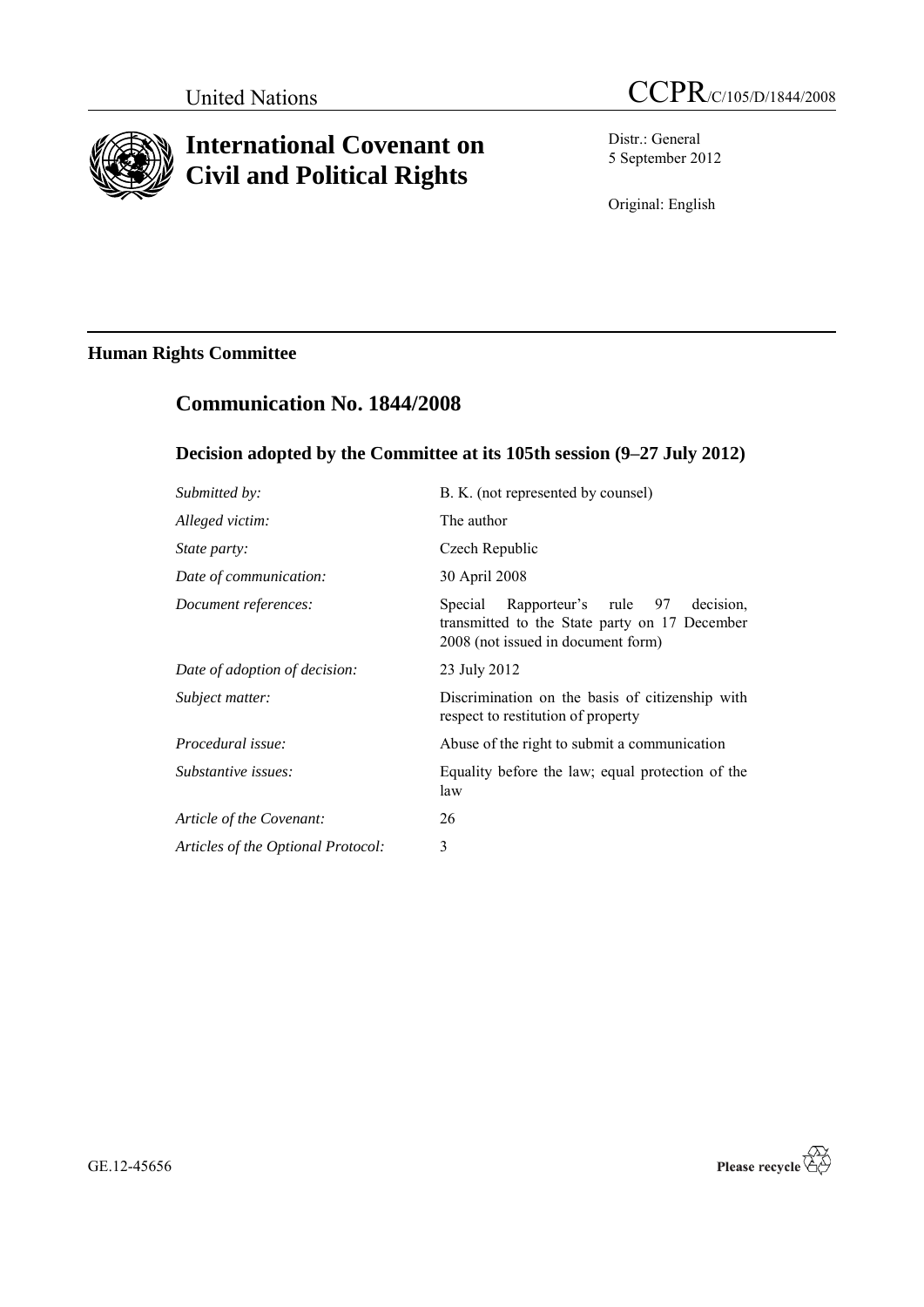### **Annex**

## **Decision of the Human Rights Committee under the Optional Protocol to the International Covenant on Civil and Political rights (105th session)**

concerning

### **Communication No. 1844/2008 \***

| Submitted by:          | B. K. (not represented by counsel) |
|------------------------|------------------------------------|
| Alleged victim:        | The author                         |
| <i>State party:</i>    | The Czech Republic                 |
| Date of communication: | 30 April 2008                      |

*The Human Rights Committee*, established under article 28 of the International Covenant on Civil and Political Rights,

*Meeting* on 23 July 2012,

*Adopts* the following:

#### **Decision on admissibility**

1. The author of the communication, dated 30 April 2008, is Ms. B. K., a naturalized American citizen residing in the United States of America and born on 9 November 1928 in the city of Prague in former Czechoslovakia. She claims to be a victim of a violation by the Czech Republic of article 26 of the International Covenant on Civil and Political Rights.<sup>1</sup> She is not represented by counsel.

#### **The facts as submitted by the author**

2.1 The author submits that she left Czechoslovakia in May 1950 with her mother and arrived in New Zealand, where her brother was residing at a time. She moved to the United States of America in 1954 and became a naturalized citizen in 1960.

2.2 The author submits that on her family's departure, their property was confiscated by the State party because they left the country without permission.

The following members of the Committee participated in the examination of the present communication: Mr. Yadh Ben Achour, Mr. Lazhari Bouzid, Ms. Christine Chanet, Mr. Ahmad Amin Fathalla, Mr. Cornelis Flinterman, Mr. Yuji Iwasawa, Mr. Walter Kälin, Ms. Zonke Zanele Majodina, Ms. Iulia Antoanella Motoc, Mr. Michael O'Flaherty, Mr. Rafael Rivas Posada, Sir Nigel Rodley, Mr. Fabián Omar Salvioli, Mr. Marat Sarsembayev, Mr. Krister Thelin and Ms. Margo Waterval.

Pursuant to rule 91 of the Committee's rules of procedure, Committee member Mr. Gerald L. Neuman did not participate in the adoption of the present decision.

<sup>&</sup>lt;sup>1</sup> The Optional Protocol entered into force for the State party on 22 February 1993.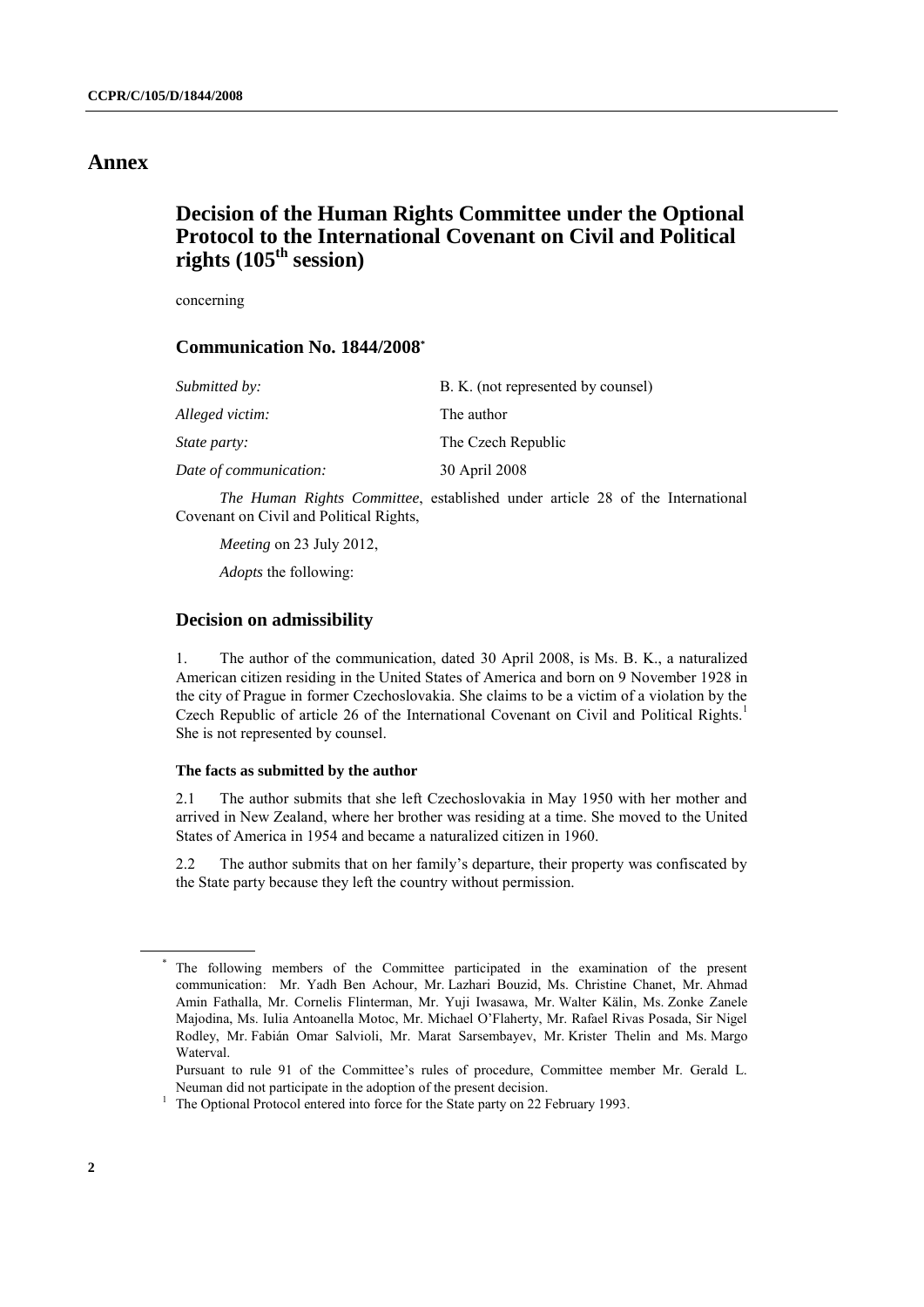2.3 The author claims that her mother died in the United States on 12 February 1973 and that she is an heir to her mother's property. She submits that in accordance with her inheritance, she has a claim to two-thirds of each of three properties: a building at 8 Bozdechova Street, a building at 4 Bozdechova Street, and a building at 23 Nadrazni Street in Prague.

2.4 The author submits that her brother, K. S., who lives in New Zealand and never lost his Czech citizenship, received 5.5 million Czech crowns from the State party for his third of the properties owned by her family.

2.5 The author claims that on 17 August 1999, her application for compensation was rejected by the Prague District Court No. 5. The court stated in its decision that according to Act No. 87/1991, she was not entitled to compensation, because she was not a Czech citizen when the said law became effective. 2

2.6 The author also submits that by a decision dated 16 January 2002, the Prague Municipal Court separated her claim into an independent matter from her brother's court proceedings.

2.7 The author contends that no domestic remedies are available for the restitution of her property, referring to a decision of the Constitutional Court 33/96-41, which upheld the constitutionality of Act No. 87/1991. 3

#### **The complaint**

3. The author claims that the Czech Republic violated her rights under article 26 of the Covenant in its application of Act No. 87/1991, which requires Czech citizenship for property compensation.

#### **State party's observations on the admissibility and merits of the communication**

4.1 On 21 May 2009, the State party submits its observations on the admissibility and merits. It refers to the applicable law, namely Act No. 119/1990 on Judicial Rehabilitation, and Law No. 87/1991 on Extra-Judicial Rehabilitation. The relevant section of Act No. 87/1991 gives a definition for persons entitled to compensation if property has been transferred to the State. It states that such person must be a citizen of the Czech Republic or the Slovak Federal Republic.

4.2 The State party submits that the author's complaint is inadmissible and ill-founded. The State party argues that the author has failed to exhaust domestic remedies, as required by article 5, paragraph 2 (b) of the Optional Protocol to the Covenant. The State party submits that the author did not appeal the decision of the District Court. The decision of the Prague Municipal Court concerns only the claim filed by the author's brother, and has no bearings on the author herself.

4.3 The State party further submits that the communication should be found inadmissible for abuse of the right of submission under article 3 of the Optional Protocol. The State party recalls the Committee's jurisprudence according to which the Optional Protocol does not set forth any fixed time limits and that a mere delay in submitting a communication in itself does not constitute an abuse of the right of submission. The State party submits that the final decision of the domestic court became final on 18 December 1999. The State party argues that the author has not presented any reasonable justification

<sup>&</sup>lt;sup>2</sup> The law became effective on 1 April 1991.

<sup>&</sup>lt;sup>3</sup> Constitutional Court of the Czech Republic, Pl. ÙS. 33/96-41, 4 June 1997.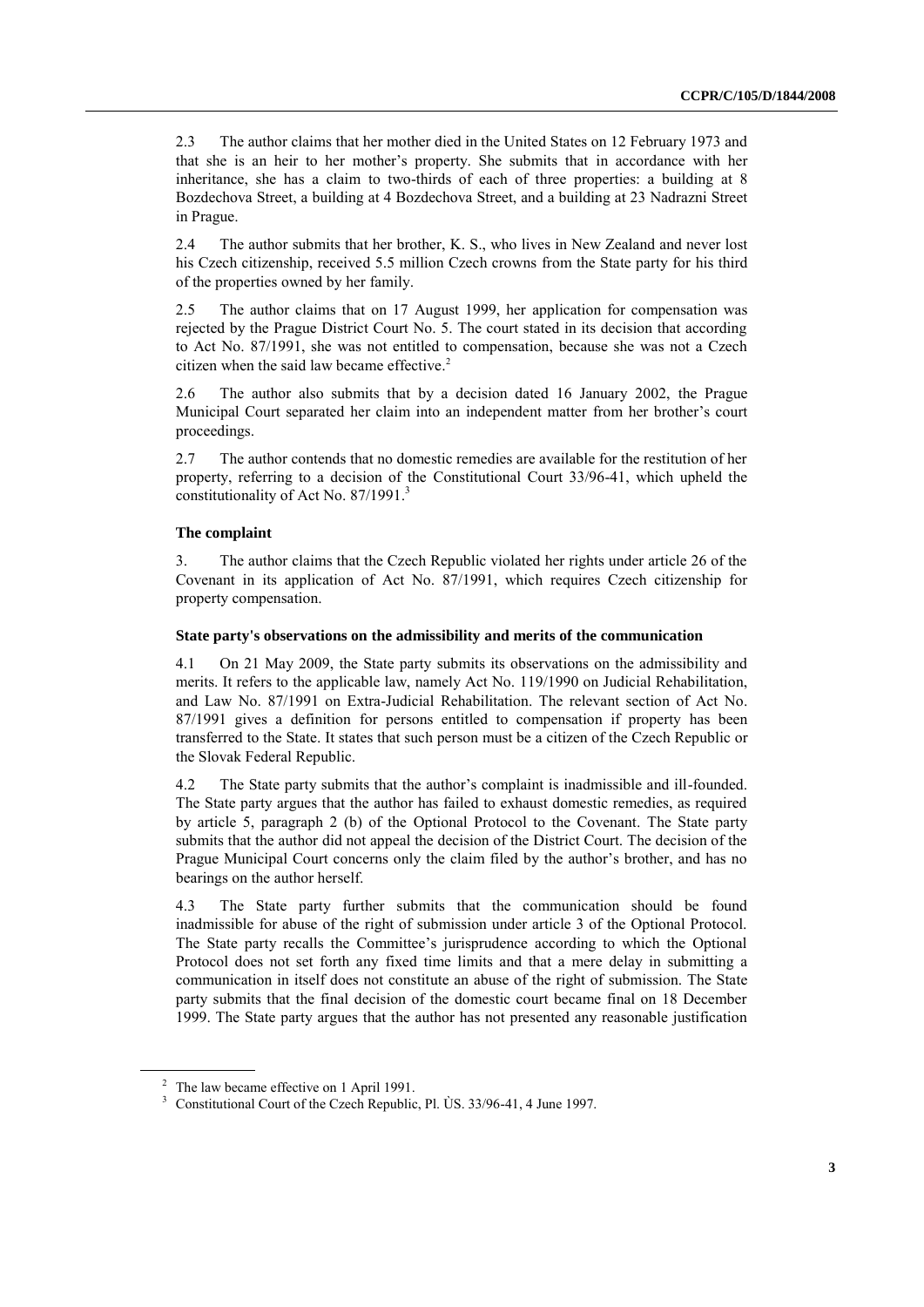for the delay and therefore considers that the communication should be declared inadmissible by the Committee. 4

4.4 The State party further submits that the property was confiscated in 1957, long before the Czechoslovak Socialist Republic ratified the Optional Protocol, and therefore the complaint should be considered inadmissible *ratione temporis*.

4.5 On the merits, the State party argues that the Committee's jurisprudence demonstrates that not all differences of treatment are discriminatory, and that differentiation based on reasonable and objective criteria does not amount to prohibited discrimination.<sup>5</sup> The State party argues that the text of article 26 of the Covenant in no way suggests any obligation on the part of the State party to compensate any injustice that occurred under the previous regime, and that it is at the discretion of the legislator to decide whether or not to provide such compensation or restitution. The State party argues that the author failed to comply with the legal citizenship requirement and recalls its earlier submissions in similar cases which clarify the rationale and historic reasons for the legal scheme adopted with regard to property restitution. In conclusion, it states that the Committee should declare the communication inadmissible under article 3 of the Optional Protocol, or, in the alternative, find it ill-founded under article 26 of the Covenant.

#### **Author's comments on the State party's observations**

5.1 On 3 August 2009, the author submits her comments on the State party's observations on the admissibility and merits. The author argues that she did not receive any compensation for the demolished property only because of the discriminatory nature of the Czech law which requires Czech citizenship.

5.2 With regard to her belated submission of the present communication, the author submits that she was told by her lawyer that the decision of the Prague Municipal Court was final and that there was no way of appealing it. The author also submits that she became aware of the possibility of filing a complaint with the Committee only after she had seen an advertisement by "Czech Coordinating Office" in Canada.

5.3 Concerning the merits, the author reiterates the discriminatory nature of the citizenship requirement contained in Act No. 87/1991, in breach of her rights under article 26 of the Covenant.

#### **Issues and proceedings before the Committee**

#### *Consideration of admissibility*

6.1 Before considering any claim contained in a communication, the Human Rights Committee must, in accordance with rule 93 of its rules of procedure, decide whether or not the communication is admissible under the Optional Protocol to the Covenant.

6.2 The Committee has ascertained that the same matter is not being examined under another procedure of international investigation or settlement for purposes of article 5, paragraph 2 (a), of the Optional Protocol.

<sup>4</sup> The State party refers to communications No. 1434/2005, *Fillacier* v. *France*, decision of inadmissibility of 27 March 2006, para. 4.3; No. 787/1997, *Gobin* v. *Mauritius*, decision of inadmissibility of 16 July 2001, para. 6.3; and No. 1452/2006, *Chytil* v*. Czech Republic*, decision of inadmissibility of 24 July 2007, para. 6.2.

<sup>5</sup> The State party refers to communication No. 182/1984, *Zwaan-de Vries* v. *the Netherlands*, Views adopted on 9 April 1987, paras. 12.1 to 13.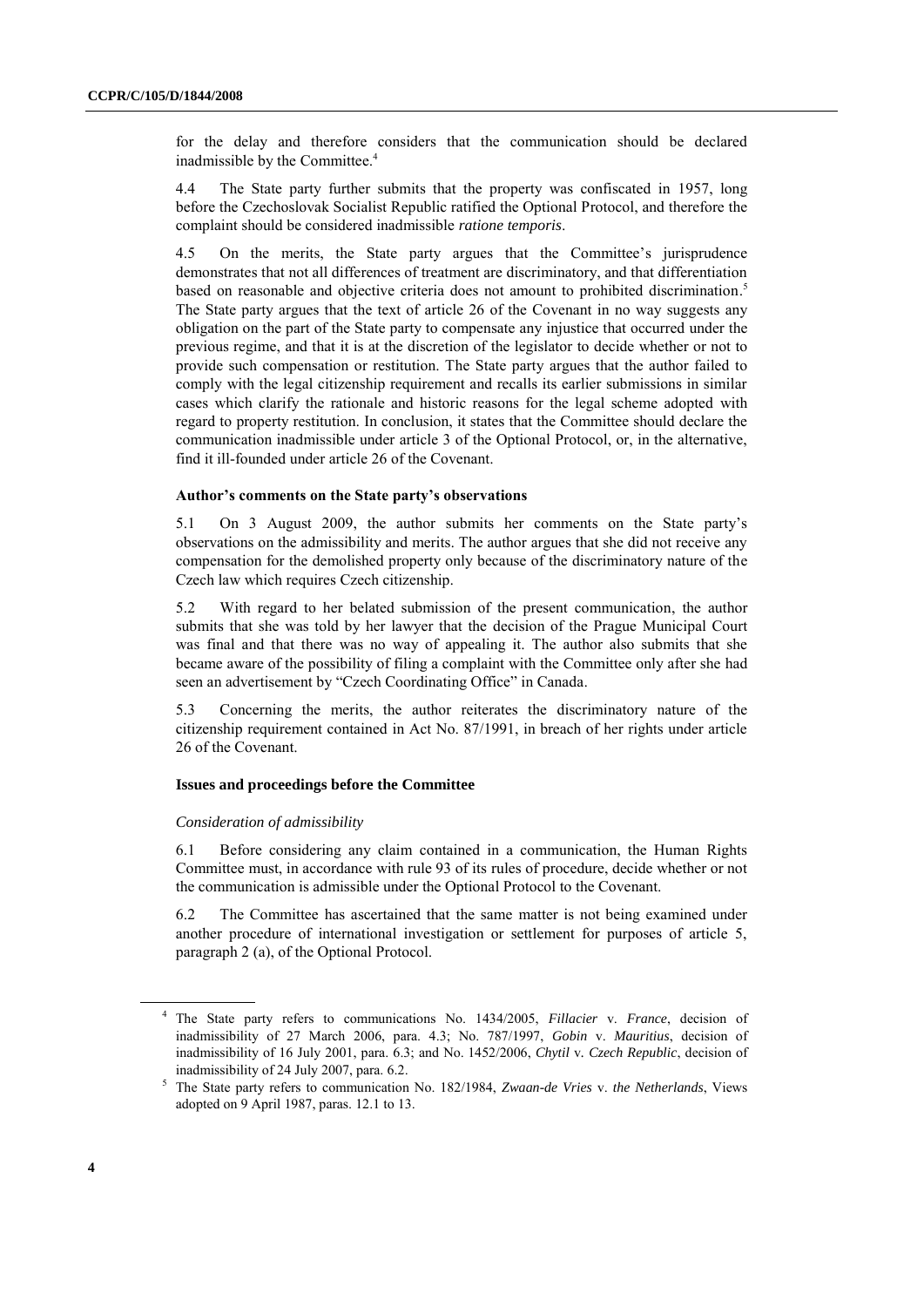6.3 The Committee observes that the author has not exhausted all available domestic remedies, as she could have appealed the decision of the Prague District Court No. 5 dated 17 August 1999. The Committee nevertheless recalls that the author of a communication need not exhaust domestic remedies when these remedies are known to be ineffective. It observes that other claimants have unsuccessfully challenged the constitutionality of the law in question; earlier Views in similar cases remain unimplemented and the Constitutional Court has upheld the constitutionality of the Restitution Law<sup>6</sup> despite the Committee's Views. Recalling its previous jurisprudence, $\lambda$  the Committee is of the view that any further appeal by the author would have been futile, and that no further effective remedies were available to her.

6.4 The Committee further notes the State party's objection to the admissibility of the present communication *ratione temporis*. The Committee recalls its previous jurisprudence and considers that although the confiscations took place before the entry into force of the Covenant and the Optional Protocol for the Czech Republic, the legislation that excludes claimants who are not Czech citizens has continuing consequences subsequent to the entry into force of the Optional Protocol for the State party, which could entail discrimination in violation of article 26 of the Covenant.<sup>8</sup>

6.5 As to the State party's argument that the submission of the communication to the Committee amounts to an abuse of the right of submission under article 3 of the Optional Protocol, the Committee notes that the most recent and only decision referred to by the author is the one delivered by the Prague District Court No. 5, dated 17 August 1999, which rejected the authors' application as manifestly ill-founded. The Committee further notes that contrary to the author's claim, the decision by the Prague Municipal Court dated 16 January 2002, only deals with the merits of a similar complaint by her brother, K. S.. The same decision separates Ms. K.'s claim into an independent matter, which the author has not pursued. Therefore, a period of 8 years and 256 days passed before the author submitted her communication to the Committee for consideration on 30 April 2008.

6.6 In the consideration of the present communication, the Committee applies its jurisprudence which allows for an abuse to be found where an exceptionally long period of time has elapsed before the submission of a communication without sufficient justification.<sup>9</sup> In this regard, the Committee observes that the author submitted her communication to the Committee for consideration on 30 April 2008, that is, 8 years and 256 days after the date of the decision by the Prague District Court No. 5. The Committee observes that it is up to the author to diligently pursue her claim. The Committee notes the author's argument regarding the delay in submission and considers that, in the present case, the author has not provided any reasonable justification for the delay in submitting her communication to the Committee. The Committee, therefore, regards the delay as being unreasonable and excessive, amounting to an abuse of the right of submission, which renders the communication inadmissible under article 3 of the Optional Protocol.

- 7. The Human Rights Committee therefore decides that:
	- (a) The communication is inadmissible under article 3 of the Optional Protocol;

<sup>6</sup> See communication No. 1497/2006, *Preiss* v. *Czech Republic*, Views adopted on 17 July 2008, para. 6.5.

<sup>7</sup> See, inter alia, communication No. 1742/2007, *Gschwind* v. *Czech Republic*, Views adopted on 27 July 2010, para. 6.4.

<sup>8</sup> See communication No. 1615/2007, *Zavrel* v. *Czech Republic,* Views adopted on 27 July 2010, paragraph 8.6.

<sup>&</sup>lt;sup>9</sup> Ibid.